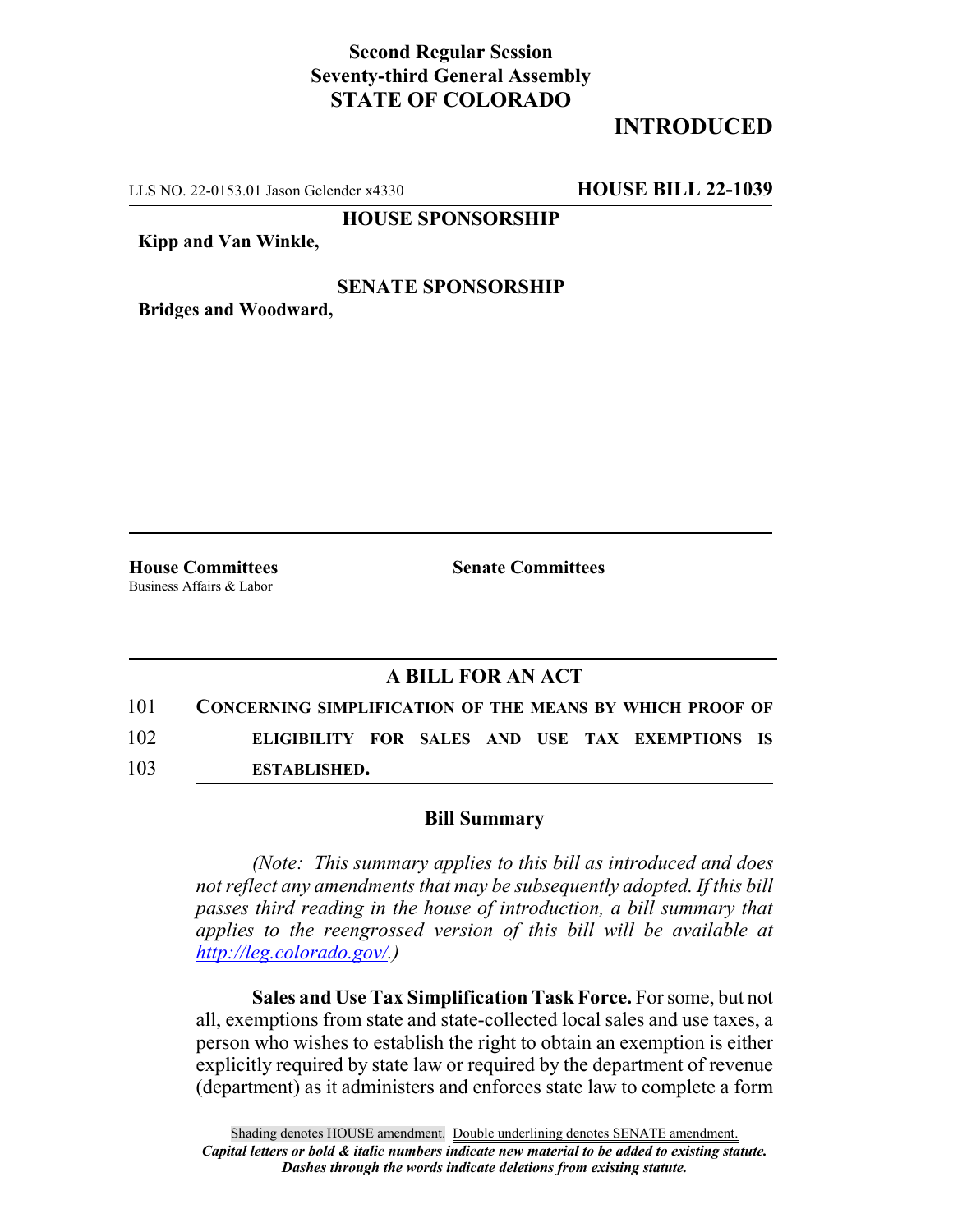created by the department, which, depending on which exemption is sought, may be described as an affidavit, application, certificate, certification, declaration, or statement. The bill requires the department to examine its forms and requirements relating to their use and, to the extent feasible without impairing the proper administration of the exemptions, simplify the forms and related requirements for persons making tax-exempt purchases. Exceptions to existing statutory requirements relating to the forms are made for any simplifications made by the department.

 *Be it enacted by the General Assembly of the State of Colorado:* **SECTION 1.** In Colorado Revised Statutes, **add** 39-26-730 as follows: **39-26-730. Sales and use tax exemption forms - simplification.** (1) THE GENERAL ASSEMBLY HEREBY FINDS AND DECLARES THAT: (a) IN MANY CASES, A PERSON WHO WISHES TO ESTABLISH THE RIGHT TO OBTAIN AN EXEMPTION ALLOWED BY THIS PART 7 IS REQUIRED TO COMPLETE A FORM CREATED BY THE DEPARTMENT OF REVENUE WHICH, DEPENDING ON WHICH EXEMPTION IS SOUGHT, MAY BE DESCRIBED AS AN AFFIDAVIT, APPLICATION, CERTIFICATE, CERTIFICATION, DECLARATION, OR STATEMENT; AND (b) THE BURDENS OF ESTABLISHING THE RIGHT TO AN EXEMPTION ALLOWED BY THIS PART 7 THAT ARE IMPOSED ON PERSONS MAKING TAX-EXEMPT PURCHASES SHOULD BE MINIMIZED TO THE EXTENT FEASIBLE WITHOUT IMPAIRING THE PROPER ADMINISTRATION OF THE EXEMPTIONS. (2) THE DEPARTMENT OF REVENUE SHALL EXAMINE ITS SALES AND USE TAX EXEMPTION FORMS AND ITS REQUIREMENTS RELATING TO THEIR USE AND, TO THE EXTENT FEASIBLE WITHOUT IMPAIRING THE PROPER ADMINISTRATION OF THE EXEMPTIONS, SIMPLIFY THE FORMS, WHICH SIMPLIFICATION MAY INCLUDE ELIMINATION OF CERTAIN FORMS OR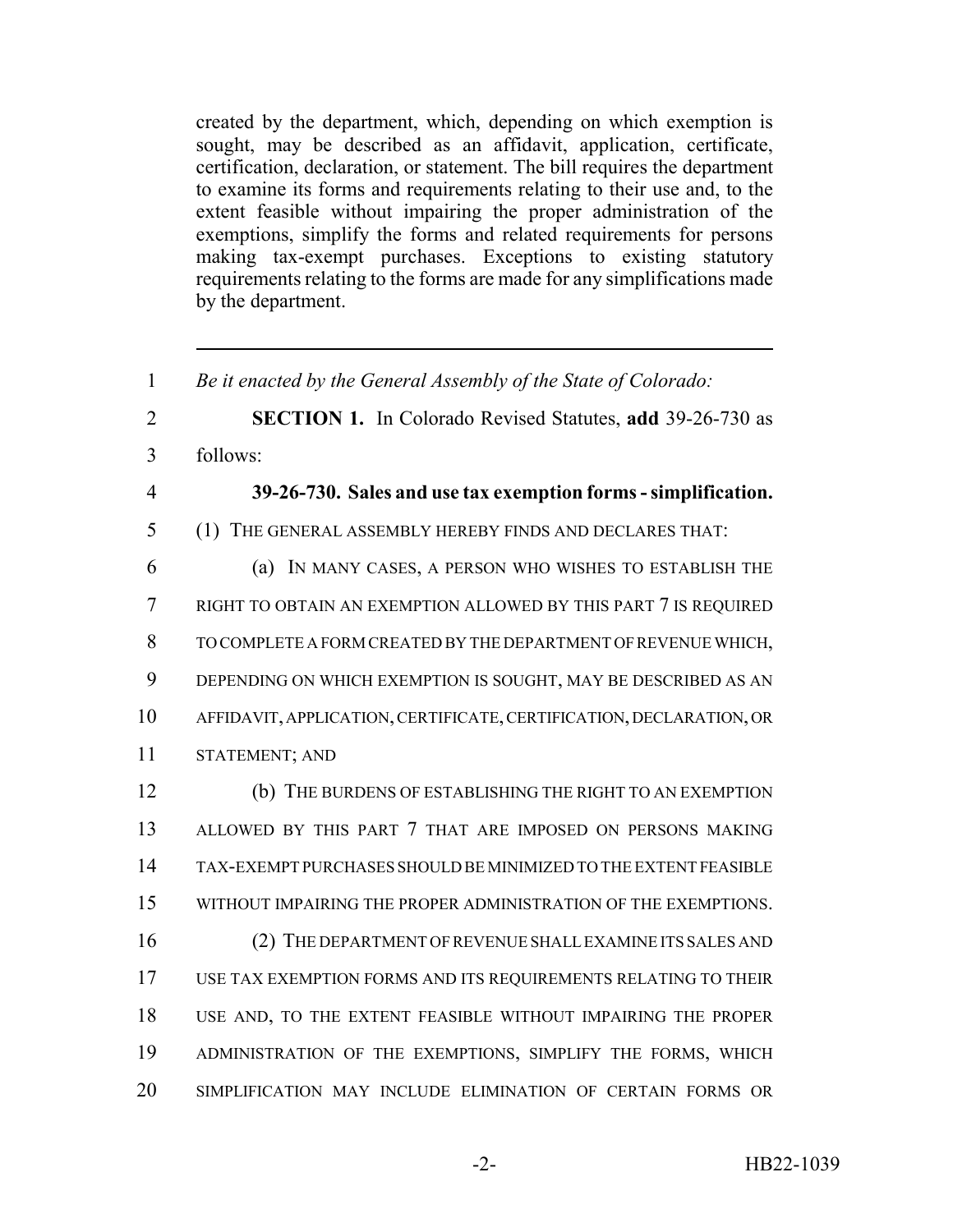CONSOLIDATION OF FORMS, AND FORM-RELATED REQUIREMENTS FOR PERSONS MAKING TAX-EXEMPT PURCHASES AS ALLOWED BY THIS ARTICLE 26. THE DEPARTMENT SHALL COMPLETE THE INITIAL SIMPLIFICATION ON OR BEFORE JULY 1, 2023, AND SHALL CONTINUE TO PURSUE SIMPLIFICATION THEREAFTER AS THE PROVISIONS OF THIS PART 7 OR OTHER RELEVANT CIRCUMSTANCES CHANGE.

 **SECTION 2.** In Colorado Revised Statutes, 39-26-708, **amend** (3) as follows:

 **39-26-708. Construction and building materials.** (3) On application by a purchaser or seller, the department of revenue shall issue to a contractor or subcontractor a certificate of exemption indicating that the contractor's or subcontractor's purchase of construction or building materials is for a purpose stated in subsection (1) of this section and is, 14 therefore, free from sales tax. UNLESS THE DEPARTMENT DETERMINES PURSUANT TO SECTION 39-26-730(2) THAT FORMS CAN BE CONSOLIDATED OR ELIMINATED, the department shall provide forms for the application 17 and certificate and shall have the authority to verify that the contractor or subcontractor is, in fact, entitled to the issuance of the certificate prior to such issuance.

# **SECTION 3.** In Colorado Revised Statutes, 39-26-709, **amend** 21  $(1)(g)$  as follows:

 **39-26-709. Machinery and machine tools - definitions.** (1) (g) UNLESS THE DEPARTMENT OF REVENUE DETERMINES PURSUANT TO SECTION 39-26-730 (2) THAT THE DECLARATION CAN BE CONSOLIDATED WITH ANOTHER FORM OR ELIMINATED, to receive an exemption under this subsection (1), a declaration of entitlement shall be filed by the purchaser 27 with the vendor of the machinery or machine tools, or parts thereof, and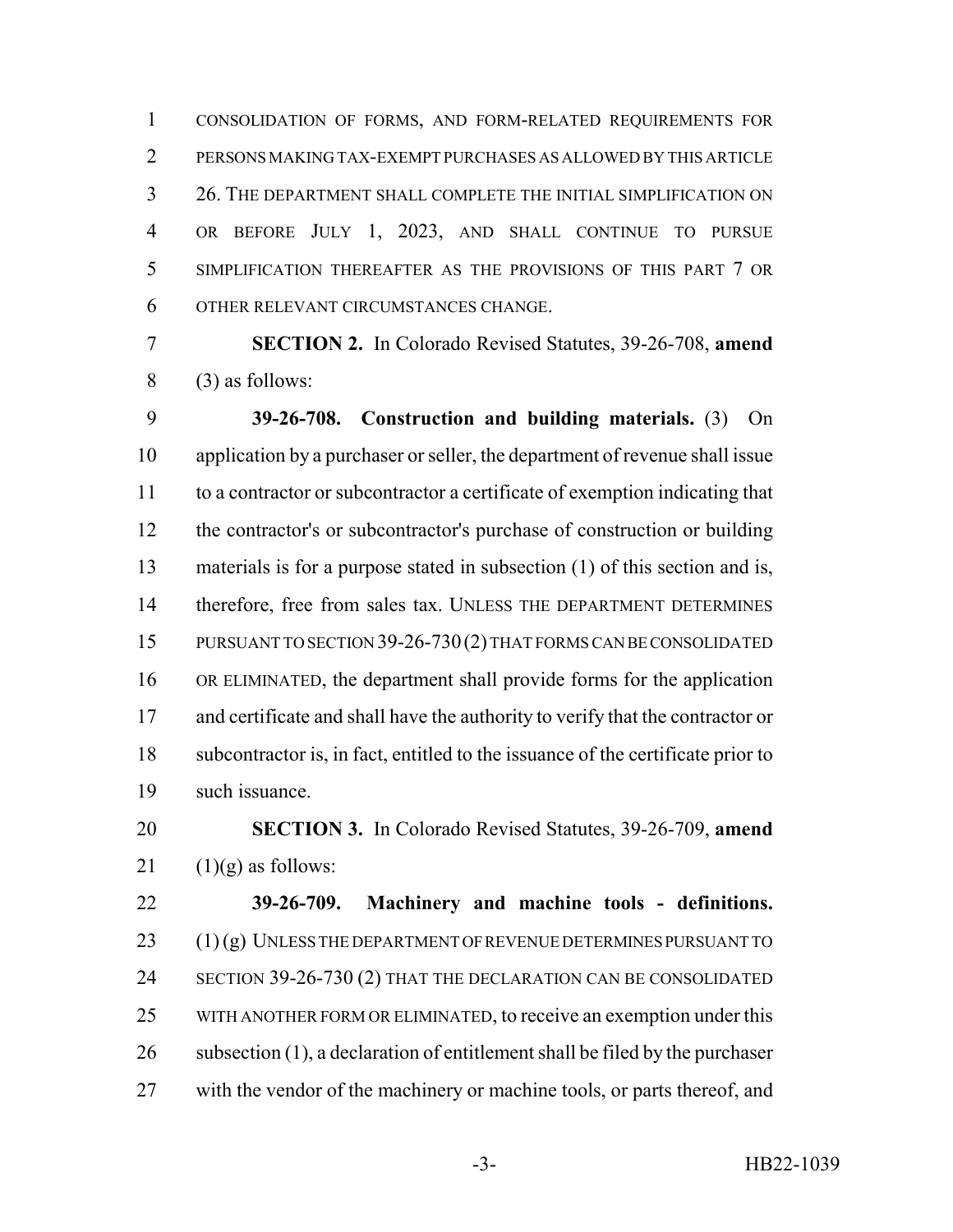1 with the executive director of the department. of revenue.

2 **SECTION 4.** In Colorado Revised Statutes, 39-26-711.5, **amend**  $3 \qquad (2)$  as follows:

 **39-26-711.5. Aircraft - use outside state.** (2) A purchaser of an aircraft who claims the exemption allowed by this section shall, at the time of purchase AND UNLESS THE DEPARTMENT OF REVENUE DETERMINES PURSUANT TO SECTION 39-26-730 (2) THAT THE AFFIDAVIT CAN BE CONSOLIDATED WITH ANOTHER FORM OR ELIMINATED, provide to the seller an affidavit that the purchaser is not a resident of the state and that the 10 purchaser agrees to pay the tax imposed by part 1 of this article ARTICLE 11 26 if the purchaser fails to comply with the requirements of paragraphs 12 (b) and (c) of subsection (1) SUBSECTION (1)(b) OR (1)(c) of this section. **SECTION 5.** In Colorado Revised Statutes, 39-26-711.8, **amend** (2) as follows:

15 **39-26-711.8. Aircraft - use outside state - on-demand air** 16 **carriers.** (2) A purchaser of an aircraft who claims the exemption 17 allowed by this section shall, at the time of purchase AND UNLESS THE 18 DEPARTMENT OF REVENUE DETERMINES PURSUANT TO SECTION 39-26-730 19 (2) THAT THE AFFIDAVIT CAN BE CONSOLIDATED WITH ANOTHER FORM OR 20 ELIMINATED, provide to the seller an affidavit that the aircraft will be used 21 by an on-demand air carrier and that the purchaser agrees to pay the tax 22 imposed by part 1 or part 2 of this article ARTICLE 26, as applicable, if the 23 purchaser fails to comply with the requirements of paragraphs  $(b)$ ,  $(c)$  and 24 (d) of subsection (1) SUBSECTIONS (1)(b), (1)(c), AND (1)(d) of this 25 section.

26 **SECTION 6.** In Colorado Revised Statutes, 39-26-712, **amend** 27 (1), (2) introductory portion,  $(2)(a)$ , and  $(2)(b)$  as follows: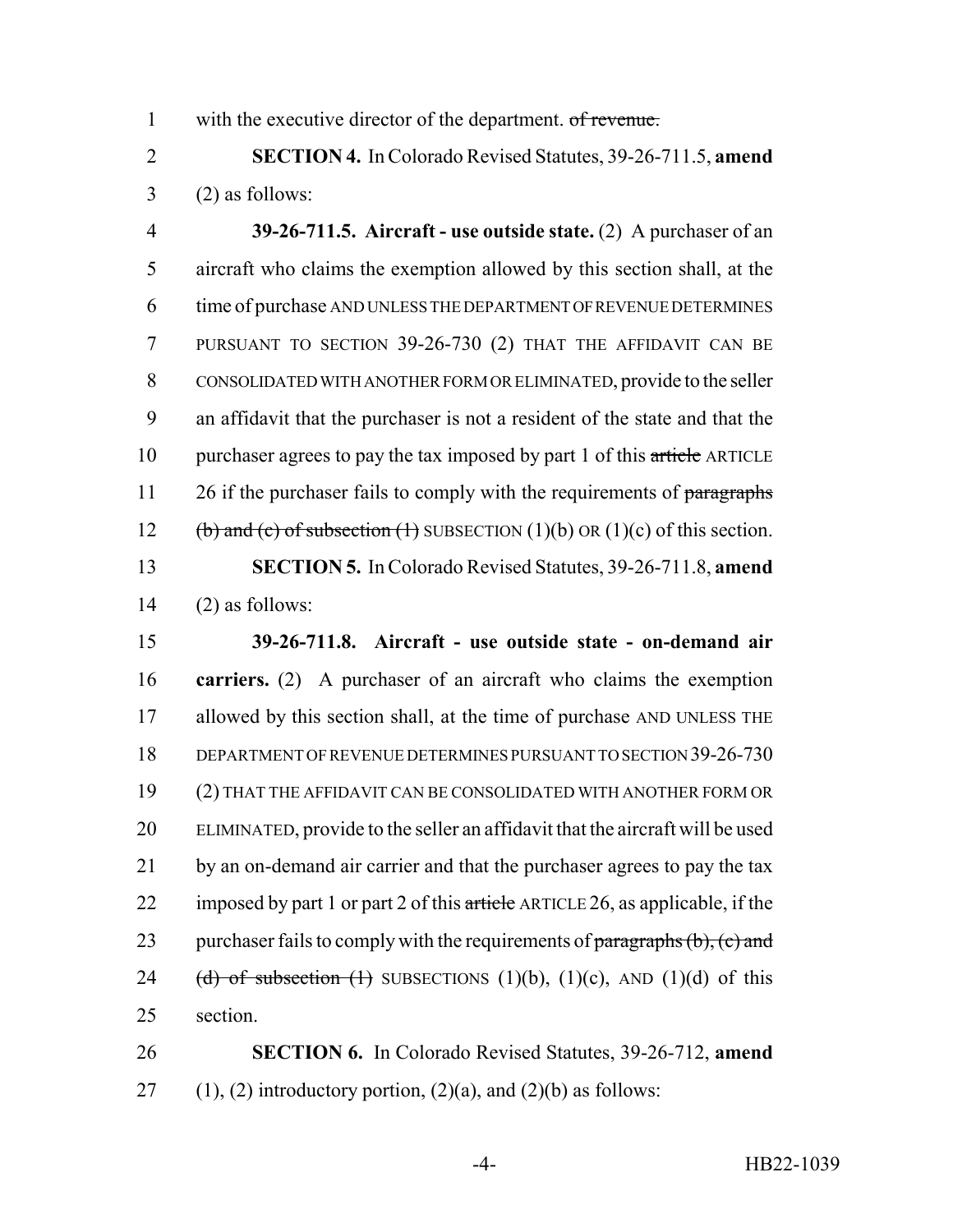**39-26-712. Trailers and trucks.** (1) The following shall be ARE 2 exempt from taxation under the provisions of part 1 of this article ARTICLE 26:

 (a) The sale of a new or used trailer, semitrailer, truck, truck tractor, or truck body manufactured within this state if such vehicle is purchased from the manufacturer for use exclusively outside this state or in interstate commerce and is delivered by the manufacturer to the purchaser within this state, if the purchaser drives or moves such vehicle to any point outside this state within thirty days after the date of delivery, and if, the purchaser furnishes an affidavit to the manufacturer that such vehicle will be permanently licensed and registered outside this state and will be removed from this state within thirty days after the date of delivery, UNLESS THE DEPARTMENT OF REVENUE DETERMINES PURSUANT 14 TO SECTION 39-26-730 (2) THAT THE AFFIDAVIT CAN BE CONSOLIDATED WITH ANOTHER FORM OR ELIMINATED; and

 (b) The sale of a new or used trailer, semitrailer, truck, truck tractor, or truck body if such vehicle is purchased for use exclusively outside this state or in interstate commerce and is delivered by the manufacturer or licensed Colorado dealer to the purchaser within this state, if the purchaser drives or moves such vehicle to any point outside 21 this state within thirty days after the date of delivery, and if the purchaser furnishes an affidavit to the seller that such vehicle will be permanently 23 licensed and registered outside this state and will be removed from this state within thirty days after the date of delivery, UNLESS THE DEPARTMENT OF REVENUE DETERMINES PURSUANT TO SECTION 39-26-730 26 (2) THAT THE AFFIDAVIT CAN BE CONSOLIDATED WITH ANOTHER FORM OR ELIMINATED.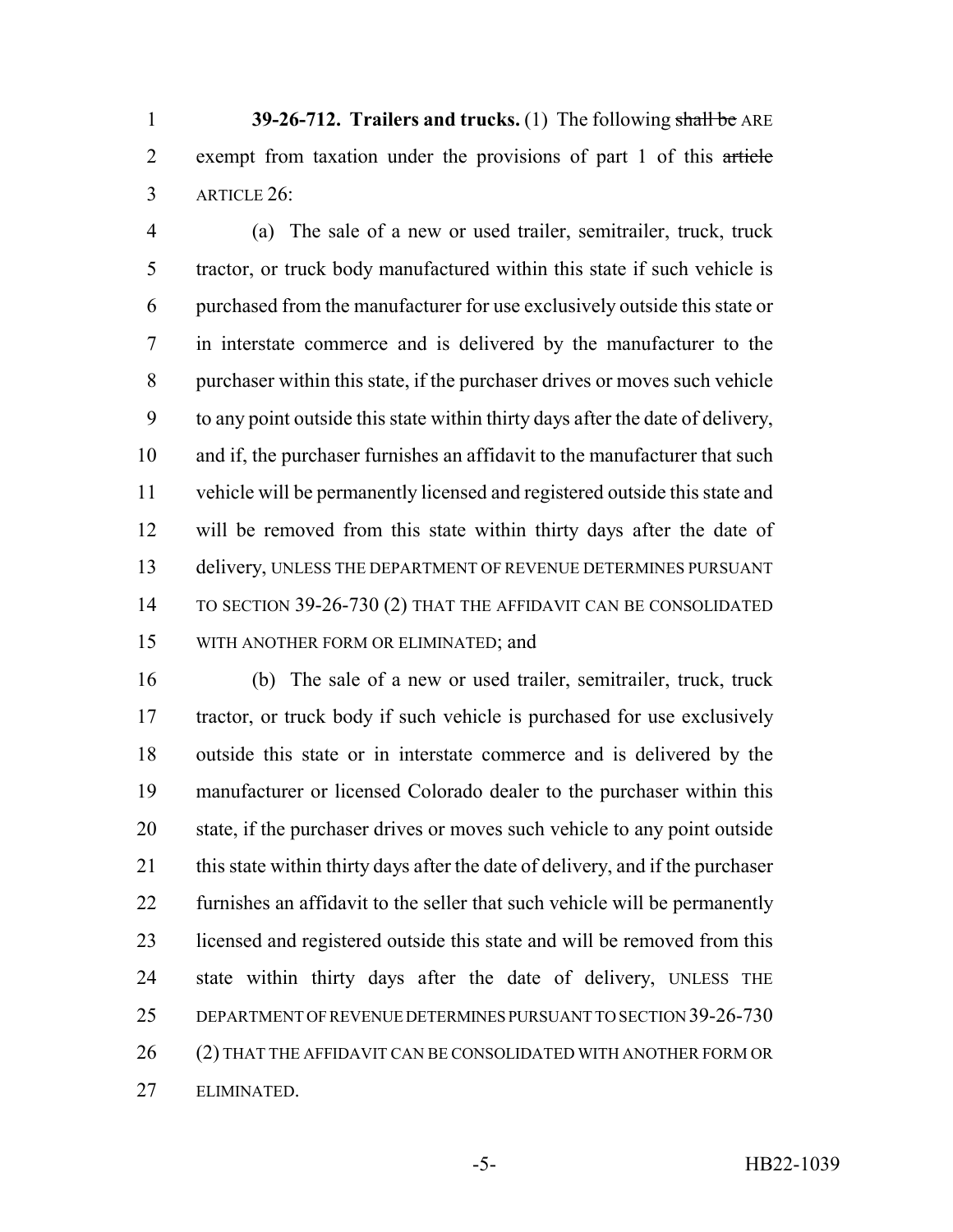- 1 (2) The following shall be ARE exempt from taxation under the 2 provisions of part 2 of this  $\frac{a \cdot \text{tr}_c}{a \cdot \text{tr}_c}$  ARTICLE 26:
- (a) The storage or use of a new or used trailer, semitrailer, truck, truck tractor, or truck body manufactured within this state if such vehicle is purchased from the manufacturer for use exclusively outside this state or in interstate commerce and is delivered by the manufacturer to the purchaser within this state, if the purchaser drives or moves such vehicle to any point outside this state within thirty days after the date of delivery, and if the purchaser furnishes an affidavit to the manufacturer that such vehicle will be permanently licensed and registered outside this state and will be removed from this state within thirty days after the date of delivery, UNLESS THE DEPARTMENT OF REVENUE DETERMINES PURSUANT TO SECTION 39-26-730 (2) THAT THE AFFIDAVIT CAN BE CONSOLIDATED WITH ANOTHER FORM OR ELIMINATED;

 (b) The storage or use of a new or used trailer, semitrailer, truck, truck tractor, or truck body if such vehicle is purchased for use exclusively outside this state or in interstate commerce and is delivered by the manufacturer or licensed Colorado dealer to the purchaser within this state, if the purchaser drives or moves such vehicle to any point outside this state within thirty days after the date of delivery, and if the purchaser furnishes an affidavit to the seller that such vehicle will be permanently licensed and registered outside this state and will be removed from this state within thirty days after the date of delivery, UNLESS THE DEPARTMENT OF REVENUE DETERMINES PURSUANT TO 25 SECTION 39-26-730 (2) THAT THE AFFIDAVIT CAN BE CONSOLIDATED WITH ANOTHER FORM OR ELIMINATED; and

**SECTION 7.** In Colorado Revised Statutes, 39-26-716, **amend**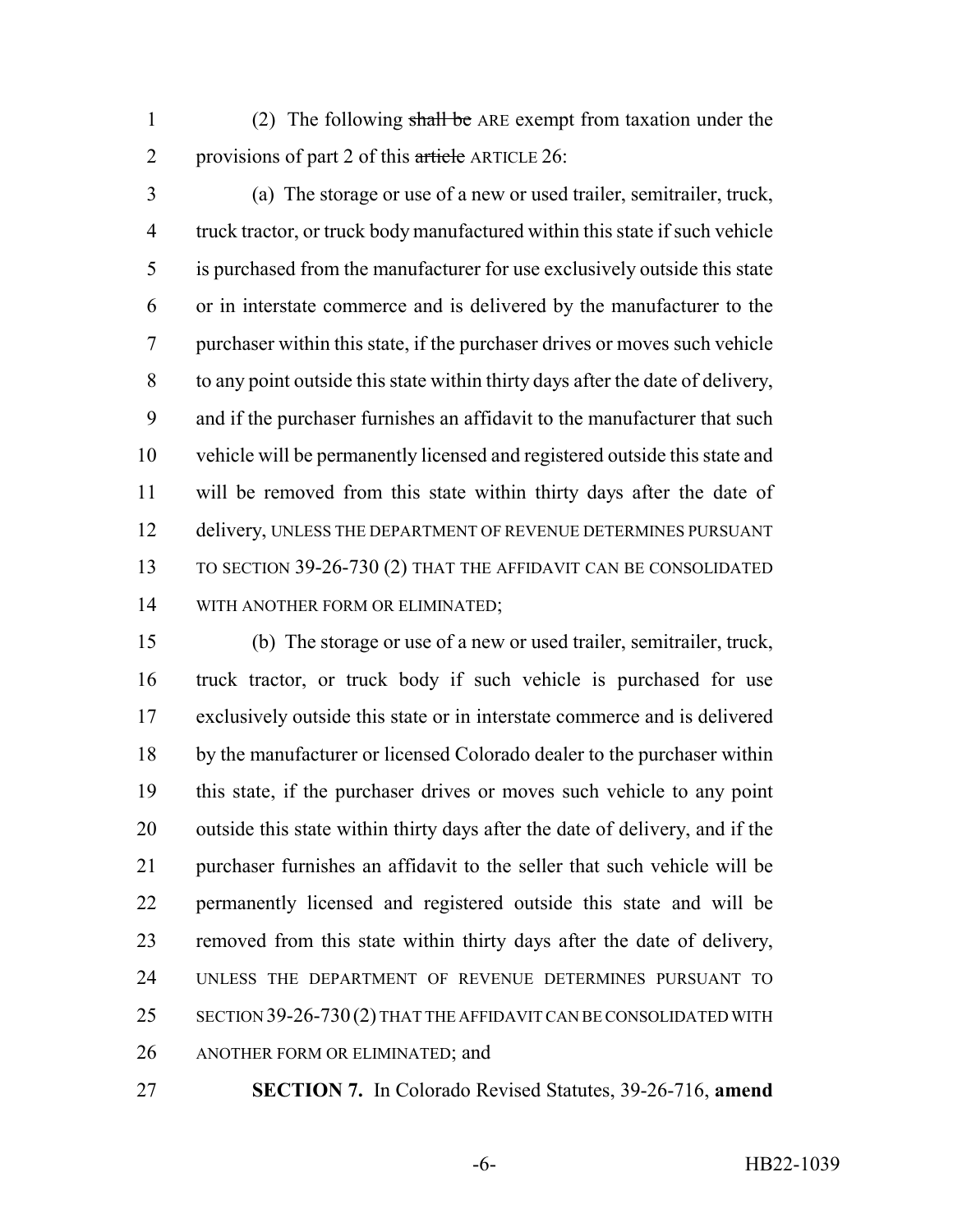1 (4)(f)(II) as follows:

 **39-26-716. Agriculture and livestock - special fuels - definitions.** (4) The following are exempt from taxation under the provisions of parts 1 and 2 of this article 26:

 (f) (II) UNLESS THE DEPARTMENT OF REVENUE DETERMINES PURSUANT TO SECTION 39-26-730 (2) THAT THE AFFIDAVIT CAN BE CONSOLIDATED WITH ANOTHER FORM OR ELIMINATED, the lessor or seller of such farm equipment shall obtain a signed affidavit from the lessee, renter, or purchaser affirming that the farm equipment will be used primarily and directly in a farm operation.

 **SECTION 8.** In Colorado Revised Statutes, 39-26-723, **amend**  $12 \qquad (2)$  as follows:

 **39-26-723. Colorado wood products - repeal.** (2) For purposes 14 of the exemption specified in subsection (1) of this section, UNLESS THE DEPARTMENT OF REVENUE DETERMINES PURSUANT TO SECTION 39-26-730 (2) THAT THE FORM CAN BE CONSOLIDATED WITH ANOTHER FORM OR ELIMINATED, a wholesaler shall certify on a form prescribed by the department of revenue that a product is from salvaged trees killed or infested in Colorado by mountain pine beetles or spruce beetles.

 **SECTION 9. Act subject to petition - effective date.** This act takes effect at 12:01 a.m. on the day following the expiration of the ninety-day period after final adjournment of the general assembly; except 23 that, if a referendum petition is filed pursuant to section 1 (3) of article V of the state constitution against this act or an item, section, or part of this act within such period, then the act, item, section, or part will not take effect unless approved by the people at the general election to be held in